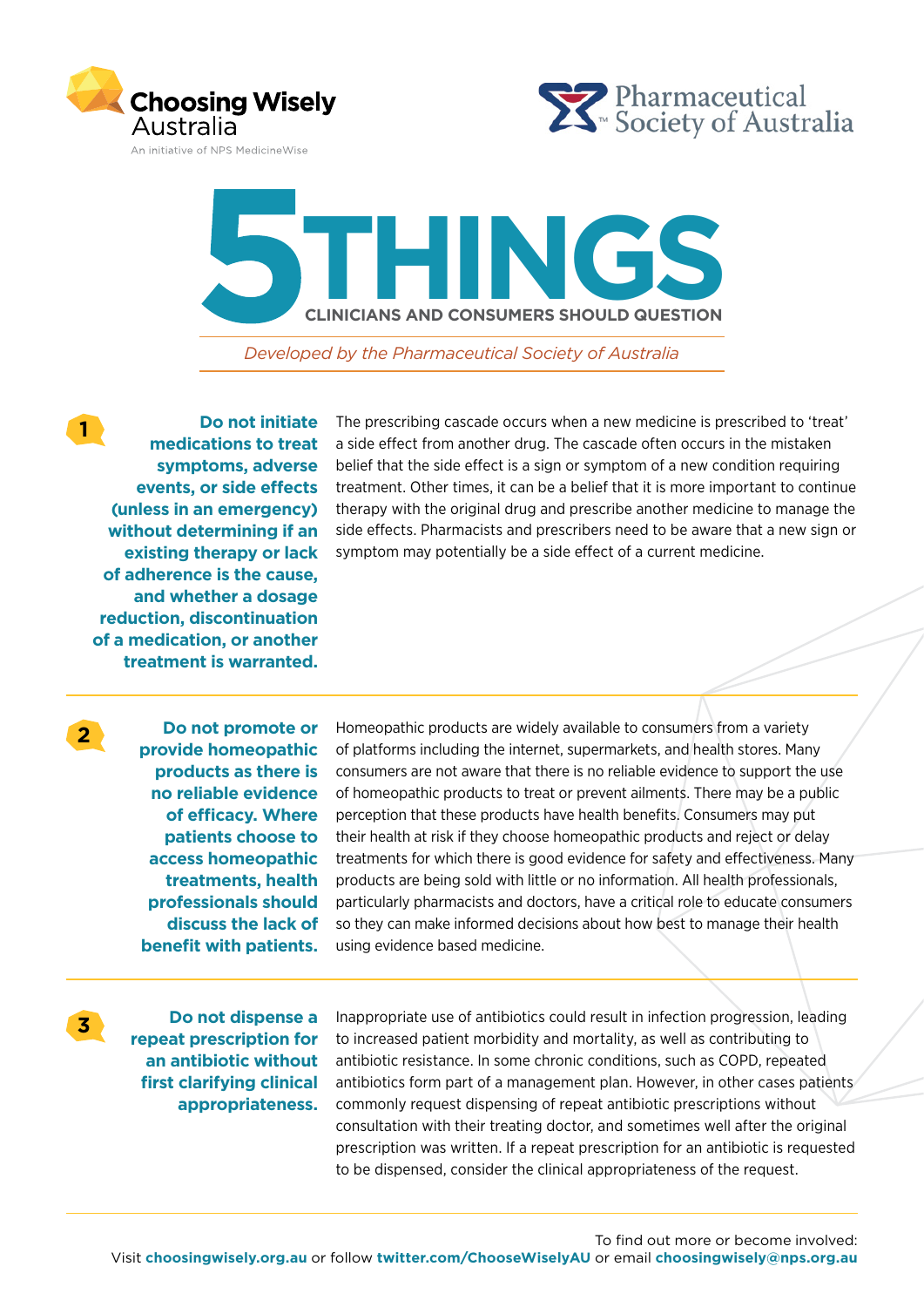



**4 Do not prescribe medications for patients on five or more medications, or continue medications indefinitely, without a comprehensive review of their existing medications, including over-the-counter medications and dietary supplements, to determine whether any of the medications or supplements should or can be reduced or discontinued.**

The use of medications for older people can improve symptom control and reduce disease progression. However, the use of five or more medications is independently associated with poor clinical outcomes including increased hospital admissions, falls and premature mortality. Deprescribing (which is the process of discontinuing or reducing medications) is an intervention to improve the quality use of medicines. Deprescribing is an intervention to manage polypharmacy that requires balancing the potential benefit and harm of each medication then systematically withdrawing medications that are no longer needed or clinically indicated or are inappropriate for that individual at that time. There is a growing body of evidence to support deprescribing in older people.

**5 Do not continue benzodiazepines, other sedative hypnotics or antipsychotics in older adults for insomnia, agitation or delirium for more than three months without review.**

The use of benzodiazepines, other sedative hypnotics or antipsychotics in older adults for insomnia, agitation or delirium is associated with a range of adverse effects including falls and impaired cognition. Non-pharmacological interventions can be an effective substitute and use of these medicines should be for the shortest duration possible. Reductions in the use of these medicines can be achieved following pharmacist review, interdisciplinary input, staff education and feedback from audits.

**6 Do not recommend complementary medicines or therapies unless there is credible evidence of efficacy and the benefit of use outweighs the risk.** 

Complementary medicines may also be called 'traditional' or 'alternative' medicines and include items such as vitamins, minerals, herbal products, aromatherapy and homoeopathic products. Many of the products available in pharmacies, supermarkets or health food outlets have limited evidence of efficacy. There is some evidence of efficacy for some complementary medicines, however this may be formulation and dose dependent, and health practitioners are encouraged to seek this information before recommending such products.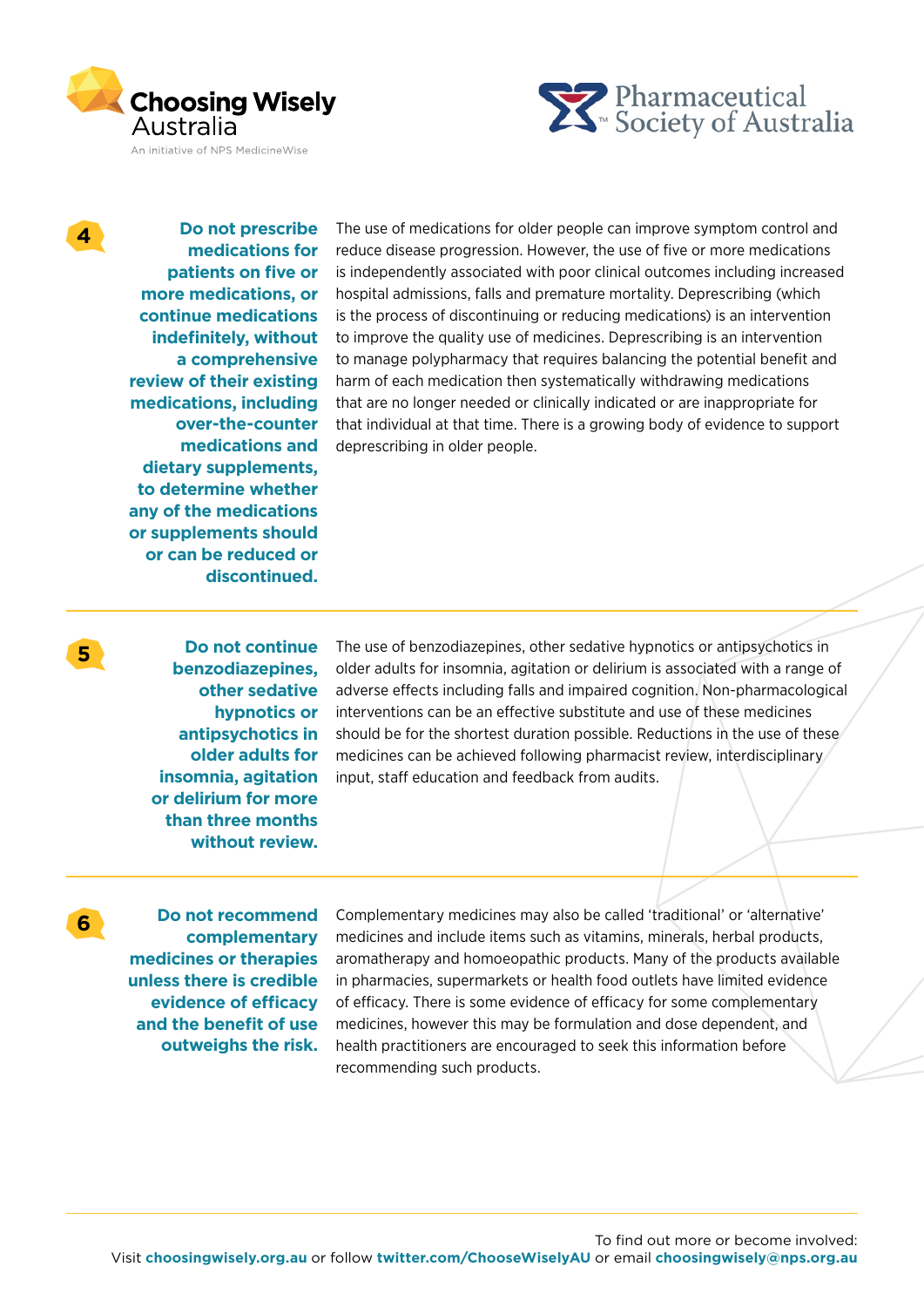



**SUPPORTING EVIDENCE**

### **1.**

Page A, Clifford R, Potter K, et al. A concept analysis of deprescribing medications in older people. Journal of Pharmacy Practice and Research. 2018; 48(2): 132-148.

Rochon P, Gurwitz J. Optimising drug treatment for elderly people: The prescribing cascade, British Med. J. 315 (1997) 1096–1099.

Hilmer S, Gnjidic D. The Effects of Polypharmacy in Older Adults, Clin.Pharmacol. Ther. 85 (2009) 86–88. Gill S, Mamdani M, Naglie G, et al. A prescribing cascade involving cholinesterase inhibitors and anticholinergic drugs. Arch. Intern. Med. 165 (2005) 808-813.

Vegter S, De Jong-Van Den Berg L. Misdiagnosis and mistreatment of a common side effect - Angiotensin-converting enzyme inhibitor-induced cough, British J. Clin. Pharmacol. 69 (2010) 200–203.

Mohammed MA, Moles RJ, Chen TF. Medication-related burden and patients' lived experience with medicine: a systematic review and metasynthesis of qualitative studies. BMJ Open. 2016 Feb 1;6(2):e010035.

# **2.**

Ernst E. A systematic review of systematic reviews of homeopathy. Br J Clin Pharmacol. 2002;54(6):577-582.

Ernst E. Homeopathy: what does the 'best' evidence tell us? Med J Aust.2010;192(8): 458-60.

National Health and Medical Research Council. 2015. NHMRC Statement on homeopathy and NHMRC Information paper – Evidence on the effectiveness of homeopathy for treating health conditions. At: https://www.nhmrc.gov.au/guidelinespublications/cam02.

Posadski P, Alotaibi A, Ernst E. Adverse effects of homeopathy: a systematic review of published case reports and case series. International Journal of Clinical Practice. 2012.

Stoneman P, Sturgis P, Allum N, et al. Incommensurable Worldviews? Is public use of complementary and alternative medicines incompatible with support for science and conventional medicine? PL0s one. 2013;8(1): e53174 Dec 1;66(12):1178-88.

# **3.**

Australian Commission on Safety and Quality in Health Care (ACSQHC) Antimicrobial Stewardship in Australian Health Care. Sydney: ACSQHC 2018.

Zayegh I, Charrois TL, Hughes J et al. Antibiotic repeat prescriptions: are patients not refilling them properly? J Pharm Policy Pract. 2014;7(1):17.

Fredericks I, Hollingworth S, Pudmenzky A, et al. 'Repeat' prescriptions and antibiotic resistance: findings from Australian community pharmacy. Int J Pharm Pract. 2017;25(1):50-58.

Essack S, Bell J, Shephard A. Community pharmacists- Leaders for antibiotic stewardship in respiratory tract infection. Journal of Clinical Pharmacy and Therapeutics. 2018 Apr 1;43(2):302-7.

# **4.**

Martin P, Tamblyn R, Benedetti A, et al. Effect of a pharmacist-led education intervention on inappropriate medication prescriptions in older adults: the D-PRESCRIBE randomised clinical trial. JAMA 2018; 320(18):1889-1898. Page A, Potter K, Clifford R, et al. Deprescribing in older people. Maturitas. 2016;91:115-134. doi: 10.1016/j.

maturitas.2016.06.006.

Potter K, Flicker L, Page A, et al. Deprescribing in frail older people: a randomised controlled trial. PLoS one. 2016;11(3):e0149984. doi: 10.1371/journal.pone.0149984.

Page AT, Clifford RM, Potter K, et al. The feasibility and the effect of deprescribing in older adults on mortality and health: A systematic review. Br J Clin Pharmacol. 2016;82(3):583-623. doi: 10.1111/bcp.12975.

Page AT, Clifford R, Potter K, et al. A concept analysis of deprescribing medications in older people. Journal of Pharmacy Practice and Research. 2018;48(2):132-148 doi: 10.1002/jppr.1361.

Potter K, Page A, Clifford R, et al. Deprescribing: A guide for medication reviews. Journal of Pharmacy Practice and Research. 2016;46(4): 358–367 doi: 10.1002/jppr.1298.

Scott IA, Anderson K, Freeman CR, et al. First do no harm: a real need to deprescribe in older patients. Med J Aust 2014;201(7):390-2.

Reeve E, Thompson W, Farrell B. Deprescribing: A narrative review of the evidence and practical recommendations for recognizing opportunities and taking action. European Journal of Internal medicines. 2017 Mar 1;39 (supplement): 3-11.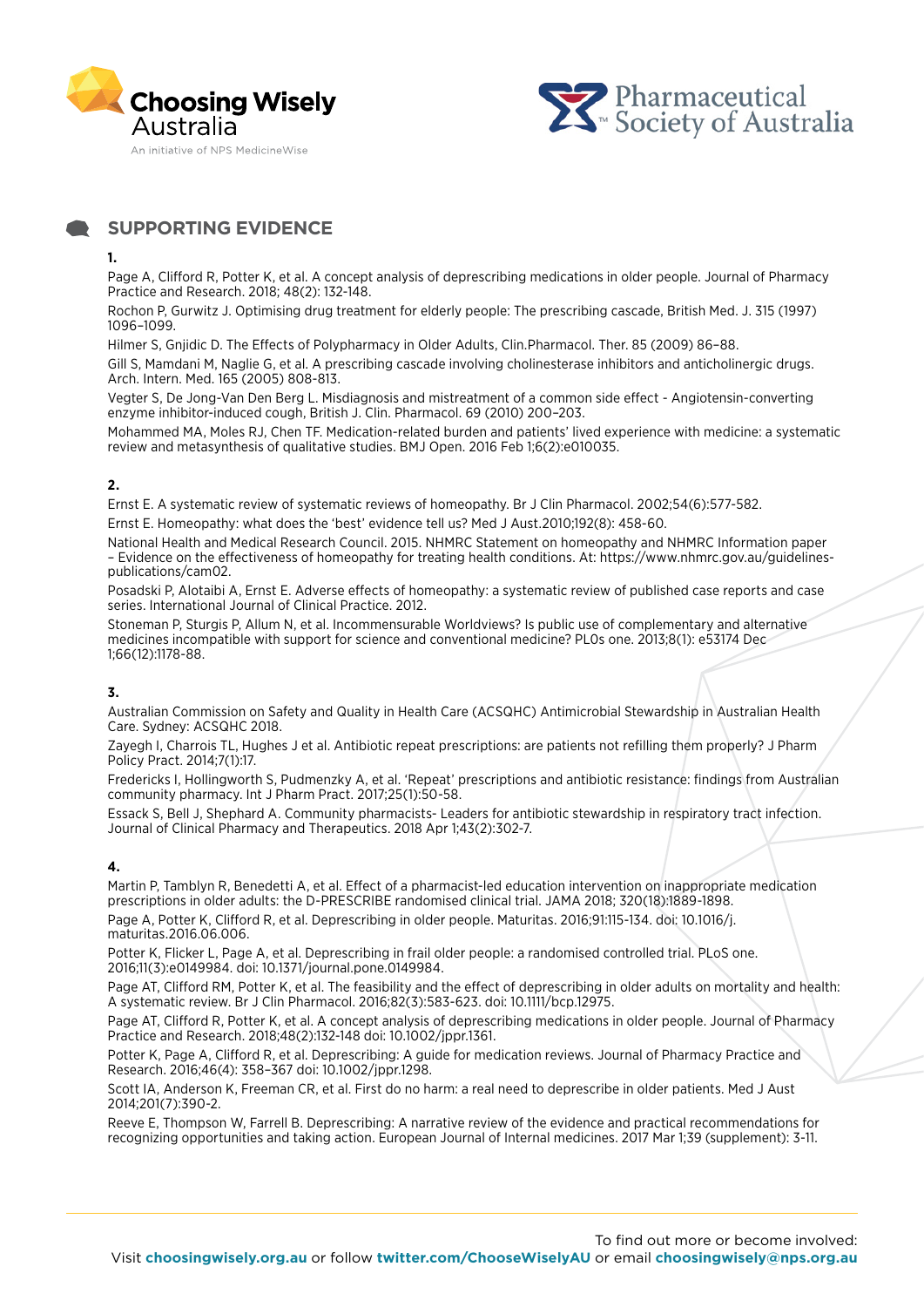



# **SUPPORTING EVIDENCE**

# **5.**

Díaz-Gutiérrez MJ, Martínez-Cengotitabengoa M, Sáez de Adana E, et al. Relationship between the use of benzodiazepines and falls in older adults: A systematic review. Maturitas. 2017;101:17-22.

Yu NW, Chen PJ, Tsai HJ, et al. Association of benzodiazepine and Z-drug use with the risk of hospitalisation for fall-related injuries among older people: a nationwide nested case-control study in Taiwan. BMC Geriatr. 2017;17:140.

Declercq T, Petrovic M, Azermai M, et al. Withdrawal versus continuation of chronic antipsychotic drugs for behavioural and psychological symptoms in older people with dementia. Cochrane Database Syst Rev 2013;(3):CD007726.

Ma H, Huang Y, Cong Z, et al. The efficacy and safety of atypical antipsychotics for the treatment of dementia: a metaanalysis of randomized placebo-controlled trials. J Alzheimers Dis 2014;42(3):915-37.

Richter T, Meyer G, Mohler R, et al. Psychosocial interventions for reducing antipsychotic medication in care home residents. Cochrane Database Syst Rev 2012;(12):CD008634.

Westbury JL, Gee P, Ling T, et al. RedUSe: reducing antipsychotic and benzodiazepine prescribing in residential aged care facilities. Med J Aust 2018; 208(9):398-403. || doi: 10.5694/mja17.00857.

Alessi C, Vitello M. Insomnia (primary) in older people: non-drug treatments. BMJ Clin EVid. 2015;2302. Sawan M, Jeon Y, Chen T. Psychotropic medicines use in residents and culture: influencing clinical excellence (PRACTICE) tool. A development and content validation study. Research in Social and Administrative Pharmacy. 2018 https://doi.

org/10.1016/j.sapharm.2018.08.015.

# **6.**

Pharmaceutical Society of Australia (2012). Australian pharmaceutical formulary and handbook: the everyday guide to pharmacy practice (22nd ed). Pharmaceutical Society of Australia, Deakin West, ACT.

Pharmacy Board Guidelines on Practice Specific Issues: 5. Complementary and alternative medicines. https://www. pharmacyboard.gov.au/codes-guidelines.aspx.

Cochrane collaboration – Systematic reviews. https://www.cochrane.org/ Some example are:

Abdelhamid AS, Brown TJ, Brainard JS, et al. Omega-3 fatty acids for the primary and secondary prevention of cardiovascular disease. Cochrane Database of Systematic Reviews 2018, Issue 7. Art. No.: CD003177. DOI: 10.1002/14651858.CD003177.pub3.

Flowers N, Hartley L, Todkill D, et al. Co-enzyme Q10 supplementation for the primary prevention of cardiovascular disease. Cochrane Database of Systematic Reviews 2014, Issue 12. Art. No.: CD010405. DOI: 10.1002/14651858.CD010405. pub2.

Geng J, Dong J, Ni H, et al. Ginseng for cognition. Cochrane Database of Systematic Reviews 2010, Issue 12. Art. No.: CD007769. DOI: 10.1002/14651858.CD007769.pub2.

Braun LA, Tiralongo E, Wilkinson JM, et al. Perceptions, use and attitudes of pharmacy customers on complementary medicines and pharmacy practice. BMC Complement Altern med. 2010 Jul 20;10(1):1-7.

Popattia AS, Winch S, Caze AL. Ethical responsibilities of pharmacists when selling complementary medicines: a systematic review. International Journal of Pharmacy Practice. 2018 Apr 1;26(2):93-103.

Ung COL, Harnett J, Hu H. Community pharmacist's responsibilities with regards to traditional medicine/complementary medicine products: A systematic literature review. Research in Social and Administrative Pharmacy. 2017 Jul 1;13(4):686-716.